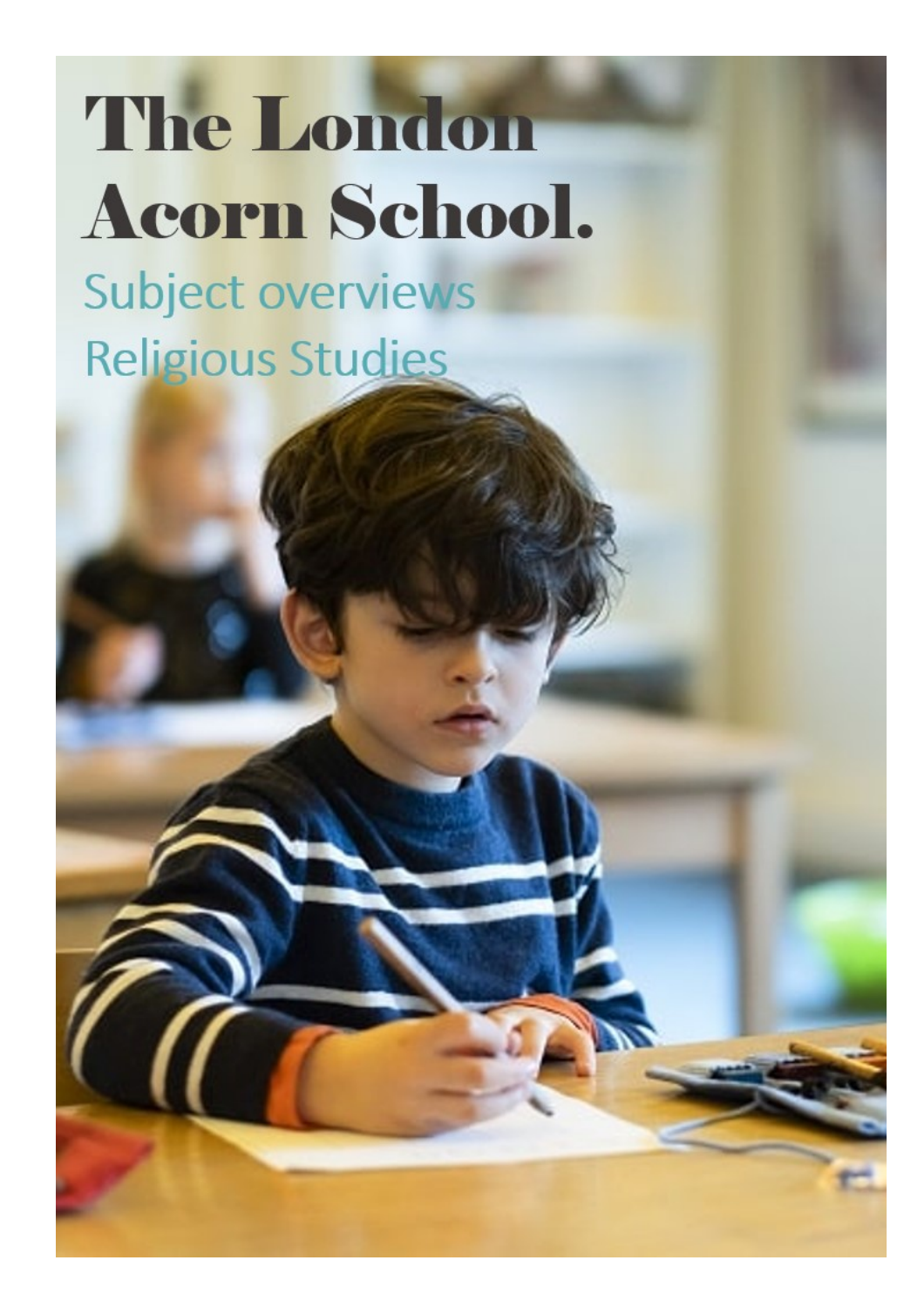| <b>The London</b><br><b>Acorn School.</b> |                   |                                                                                                                        |
|-------------------------------------------|-------------------|------------------------------------------------------------------------------------------------------------------------|
|                                           |                   | Long Term Religious Studies Curriculum Overview                                                                        |
| <b>Term</b>                               | Class/Year        | Subject area                                                                                                           |
|                                           | group             |                                                                                                                        |
| Autumn                                    | Class 1           | <b>CHRISTIANITY - BELONGING 1</b>                                                                                      |
|                                           | Year <sub>2</sub> | What are our Class beliefs and family beliefs?                                                                         |
|                                           |                   | identify what matters to us and others, including those with                                                           |
|                                           |                   | religious commitments, communicating their responses                                                                   |
|                                           |                   | Sunday is a special day when Christians go to church<br>where worship may include reading from the Bible, listening to |
|                                           |                   | stories/ sermons, singing, prayer and sharing the bread and wine in                                                    |
|                                           |                   | remembrance of Jesus;                                                                                                  |
|                                           |                   | Know of the special people in the Church such as                                                                       |
|                                           |                   | ministers, elders, priests, vicars                                                                                     |
|                                           |                   | Know the main features of infant baptism and be aware of adult baptism                                                 |
|                                           |                   |                                                                                                                        |
|                                           |                   | Festival of Dwali (Hindu, Sihk and Jain)                                                                               |
|                                           |                   | <b>CHRISTIAN FESTIVALS- CHRISTMAS</b>                                                                                  |
|                                           |                   | Know features of Christmas in relation to family and family                                                            |
|                                           |                   | traditions                                                                                                             |
|                                           |                   | Understand that for Christians the key celebrations of Christmas                                                       |
|                                           |                   | mark events connected with Jesus and understand their historical                                                       |
|                                           |                   | context.                                                                                                               |
|                                           |                   | Know and understand the significance of the 'Christmas                                                                 |
|                                           |                   | Story'                                                                                                                 |
|                                           |                   | The Christmas Story                                                                                                    |
|                                           |                   | Saint Nicolas (in relation to kindness and giving)                                                                     |
|                                           |                   |                                                                                                                        |
|                                           |                   | The festival of Hanukkah (Jewish)                                                                                      |
| <b>Spring</b>                             | Class 1           | <b>ISLAM-BELONGING</b>                                                                                                 |
|                                           | Year 2            | Identify the importance for some people of belonging to a religion                                                     |
|                                           |                   | and recognise the difference this makes to their lives                                                                 |
|                                           |                   | Understand the importance of the mosque as a place of corporate                                                        |
|                                           |                   | worship, the role of the Imam, about the importance of daily prayer and                                                |
|                                           |                   | the use of prayer mats.                                                                                                |
|                                           |                   | Know about the importance of family and respect in the home.                                                           |
|                                           |                   | Learn about the birth of a child as a blessing (Barakah).                                                              |
|                                           |                   | Find out about Islam in the local area.                                                                                |
|                                           |                   | Identify what matters to them and others including religious                                                           |
|                                           |                   | viewpoints, reflect on their own experiences, communicate their                                                        |
|                                           |                   | responses and value to opinions of others.                                                                             |
|                                           |                   | Develop and show respect for others views, religious and cultural background<br><b>ISLAM -LEADERS AND TEACHERS</b>     |
|                                           |                   | Know that Islam began with The Prophet a long time ago.                                                                |
|                                           |                   |                                                                                                                        |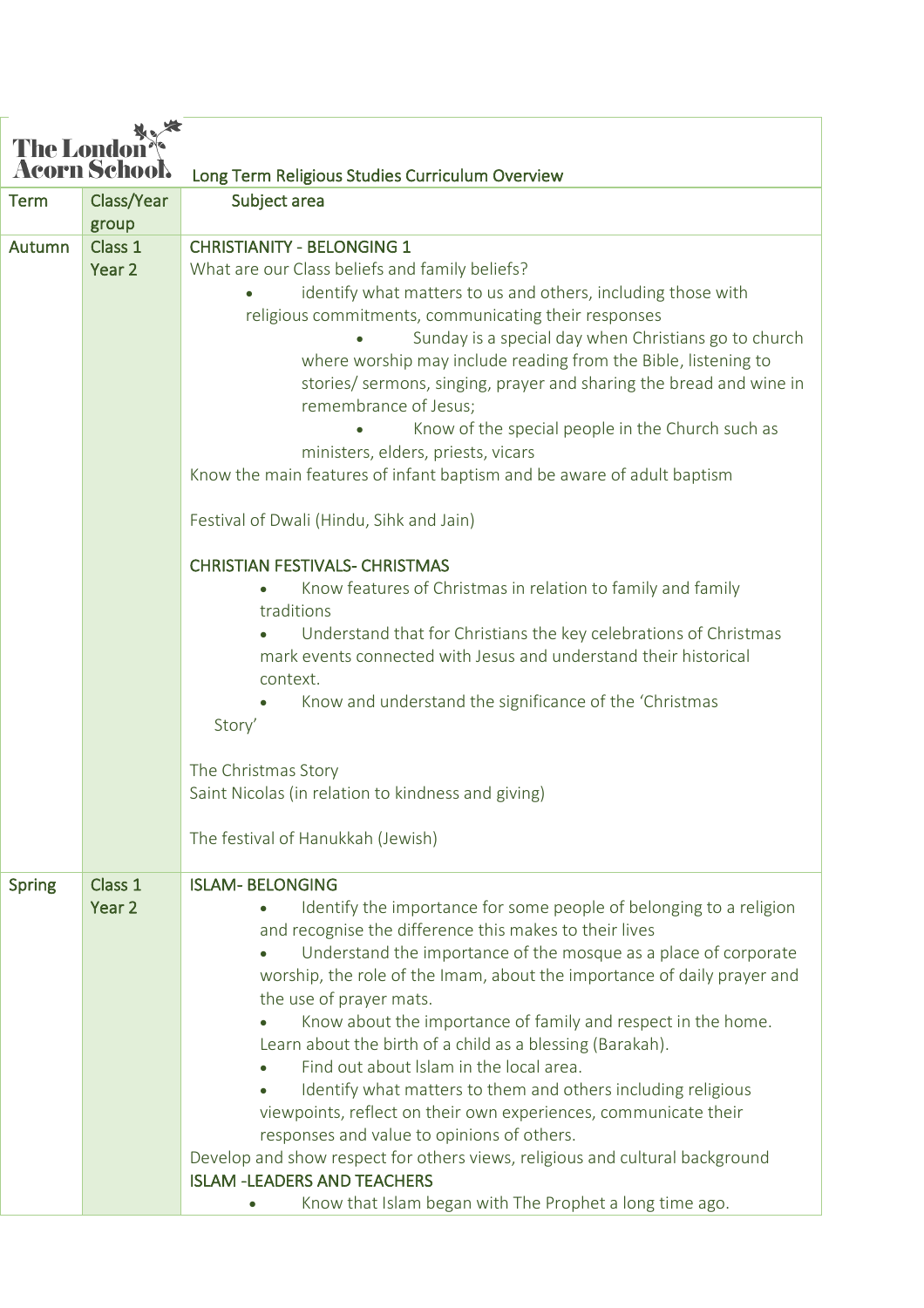|        |                    | Be aware of some stories from the life of The Prophet and<br>understand their meaning<br>Know that for Muslims Allah (The Islamic name for the One True<br>God who has no partner), is the Creator, and provides all good things<br>Know the belief that each person has two angels to watch over<br>them<br>Ask and respond imaginatively to puzzling questions, communicating their ideas |
|--------|--------------------|---------------------------------------------------------------------------------------------------------------------------------------------------------------------------------------------------------------------------------------------------------------------------------------------------------------------------------------------------------------------------------------------|
|        |                    | Explore the tradition of Ramadan as an Islamic Festival practise                                                                                                                                                                                                                                                                                                                            |
| Summer | Class 2            | Spirituality:                                                                                                                                                                                                                                                                                                                                                                               |
|        | Year 3             | Learn about meditation, mindfulness and Yoga - understand their benefits and                                                                                                                                                                                                                                                                                                                |
|        |                    | how they are good for health wellbeing and spirit.                                                                                                                                                                                                                                                                                                                                          |
|        |                    | Morning Mindfulness Practise and Yoga Stretching                                                                                                                                                                                                                                                                                                                                            |
|        |                    |                                                                                                                                                                                                                                                                                                                                                                                             |
|        |                    | Religion- Easter and its significance to different religions                                                                                                                                                                                                                                                                                                                                |
|        |                    | <b>Buddhism</b>                                                                                                                                                                                                                                                                                                                                                                             |
|        |                    | introduction to Buddhism and its core beliefs. Looking into Vesak (Buddhas                                                                                                                                                                                                                                                                                                                  |
|        |                    | birthday) celebrated on the first full moon in May.                                                                                                                                                                                                                                                                                                                                         |
|        |                    | Exploring:                                                                                                                                                                                                                                                                                                                                                                                  |
|        |                    | The Three Universal Truths                                                                                                                                                                                                                                                                                                                                                                  |
|        |                    | The Four Noble Truths                                                                                                                                                                                                                                                                                                                                                                       |
|        |                    |                                                                                                                                                                                                                                                                                                                                                                                             |
|        |                    |                                                                                                                                                                                                                                                                                                                                                                                             |
|        |                    |                                                                                                                                                                                                                                                                                                                                                                                             |
| Autumn | Class <sub>2</sub> | <b>CHRISTIANITY-SYMBOLISM</b>                                                                                                                                                                                                                                                                                                                                                               |
|        | Year <sub>3</sub>  |                                                                                                                                                                                                                                                                                                                                                                                             |

- • Signs and symbols in Christianity and other religions
	- Discuss the meaning and significance

of stories as expressions of belief, the special uses of language and symbols, particularly in describing God and the

Trinity.

- Discuss the Lord's Prayer and other important prayers and their meaning for believers.
- Understand the Church Year: its

structure as a reflection of the life of Jesus and the history of the Church.

## **CHRISTIANITY**

- Know the ways in which Advent, and Christmas are celebrated in this country, and in different parts of the world
- Identify how the teachings of Jesus relate to being a good neighbour.
- Know how and why Christians respond to the needs of others around the world.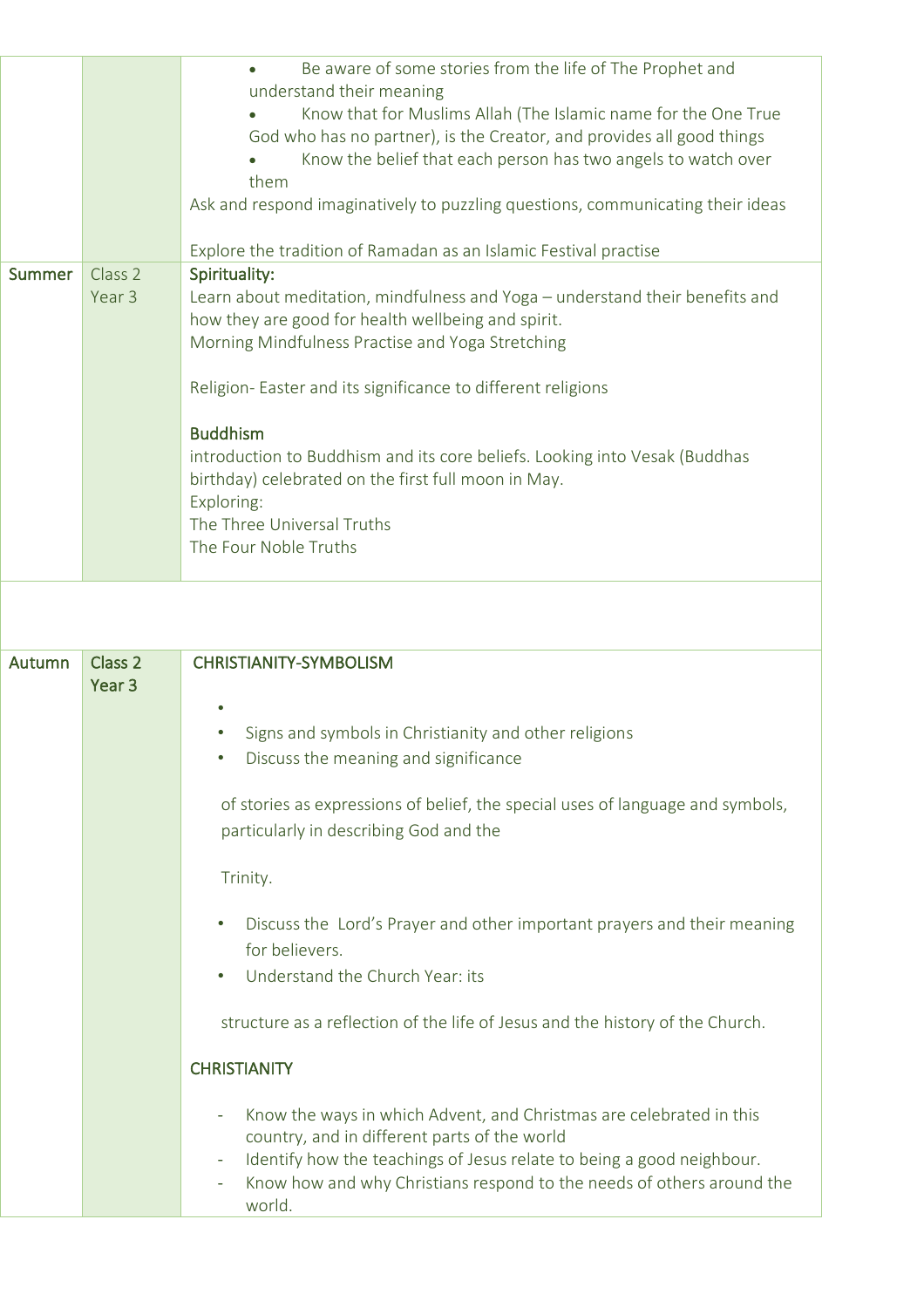|               |                                         | Know what Christian values tell us about fairness.                                                                                                                                                                                                                                                                                                                                                                                                                                                                                                                                                                                                                                                                        |
|---------------|-----------------------------------------|---------------------------------------------------------------------------------------------------------------------------------------------------------------------------------------------------------------------------------------------------------------------------------------------------------------------------------------------------------------------------------------------------------------------------------------------------------------------------------------------------------------------------------------------------------------------------------------------------------------------------------------------------------------------------------------------------------------------------|
| <b>Spring</b> | Class <sub>2</sub><br>Year <sub>3</sub> | <b>ISLAM</b> - The Quran<br>• Important aspects of social life (e.g. the importance of greetings, good<br>manners, respect and kindness to guests, honesty).<br>. Important aspects of family life (e.g. roles and responsibilities of all family<br>members; facilities for wudu, salah and dietry requirements; the<br>importance of cleanliness and patience).<br>. What Muslim values tell us with regard to fairness.<br>• Practices surrounding the birth and naming of children<br>• Discuss the belief in hereafter<br>• Explore the books of guidance: the Qur'an how it is revealed and used, its<br>structure, its special respect with which it is treated and its relationship<br>with Turah Zabur and Injil |
| Summer        | Class 2<br>Year <sub>3</sub>            | Pilgrimages<br>Explore Different journeys with religious meanings in different faiths<br>Explore why people take these special journeys, the significance of these journeys<br>Lourdes<br>Haij                                                                                                                                                                                                                                                                                                                                                                                                                                                                                                                            |

| Autumn        | Class 3<br>Year 4 | <b>ISLAM</b> – the Five Pillars of Faith<br>• Learn about the Five Pillars of Faith<br>• Explore the significance of Hajj to muslim believers<br>• Discuss the rise and spread of Islam; the meaning of Ummah (the<br>worldwide community) in Islam. • Know how and why Muslims respond to<br>the needs of others around the world.                                                                                                                             |
|---------------|-------------------|-----------------------------------------------------------------------------------------------------------------------------------------------------------------------------------------------------------------------------------------------------------------------------------------------------------------------------------------------------------------------------------------------------------------------------------------------------------------|
| <b>Spring</b> | Class 3<br>Year 4 | <b>CHRISTIANITY (COMMUNITY)</b><br>• Find out about the range of church buildings in Failsworth, and the<br>development of the denominations they represent.<br>• Find out and debate the purposes and functions of key artefacts, places,<br>symbols and symbolic language associated with Christianity<br>• Know the nature of the Bible: that it includes the Old Testament, the New<br>Testament, and the Apocrypha (in some traditions); that it comprises |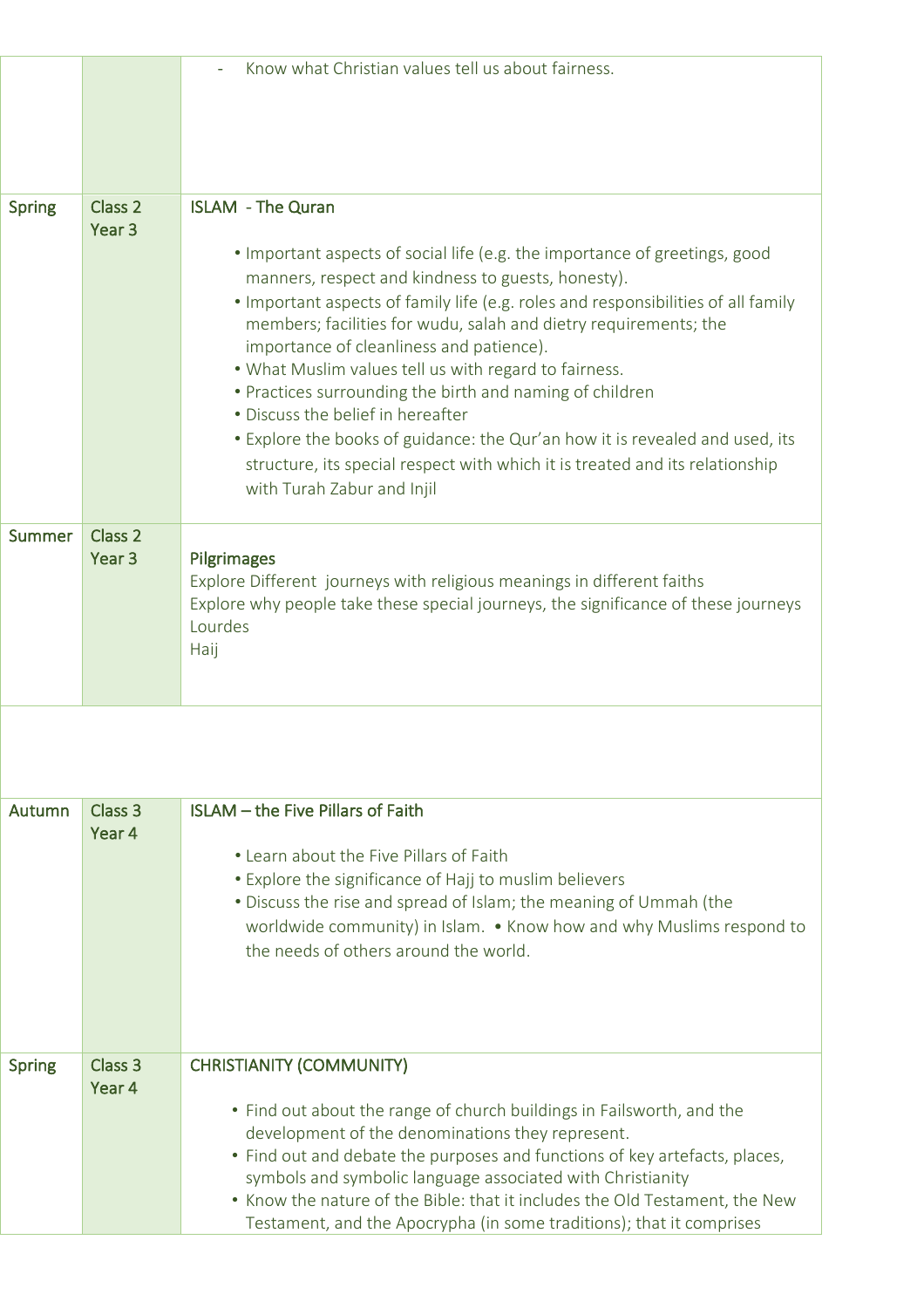|        |                   | different types of writing such as history, law and the Gospels; that it is<br>translated into many languages, including different English translations<br>• Explore the ways in Lent, Holy Week, Easter, Ascension and Pentecost are<br>celebrated in this country, and in different parts of the world and<br>understand their significance<br>• Know that Christians try to follow the teachings of Jesus, especially on love<br>and forgiveness; following Jesus has changed them and continues to<br>change people's lives                                                                  |
|--------|-------------------|--------------------------------------------------------------------------------------------------------------------------------------------------------------------------------------------------------------------------------------------------------------------------------------------------------------------------------------------------------------------------------------------------------------------------------------------------------------------------------------------------------------------------------------------------------------------------------------------------|
| Summer | Class 3<br>Year 4 | <b>CHRISTIANITY (WORSHIP)</b><br>• Know the purposes and functions of buildings, artefacts and symbols in the<br>worship, rituals and ceremonies of the community.<br>• Explore how worship is a celebration of the Church's identity: elements<br>include the Eucharist, and silence as well as the spoken word in variety of<br>forms.<br>Identify the uses of the Bible: in public worship; for personal devotion; as<br>inspiration for other writing such as poems and songs, and for music, art and<br>film. Baptism, and confirmation as ways in which the Church celebrates its identity |

| Autumn        | Class 4 | Sikhism                                                                                                                                     |
|---------------|---------|---------------------------------------------------------------------------------------------------------------------------------------------|
|               | Year 5  | The 5 ks                                                                                                                                    |
|               |         | Children to explore the symbolism and meaning of the 5 Ks                                                                                   |
|               |         | Where do Sikhs worship?                                                                                                                     |
|               |         | Features of the Gurdwara                                                                                                                    |
|               |         | Importance of holy scriptures in Sikhism                                                                                                    |
|               |         |                                                                                                                                             |
|               |         |                                                                                                                                             |
| <b>Spring</b> | Class 4 | <b>ISLAM (BELIEFS &amp; TEACHING)</b>                                                                                                       |
|               | Year 5  | • Explore the belief in the Oneness of Allah: to regard anything as being equal or                                                          |
|               |         | partner to Allah (Shirk) is forbidden; signs of Allah's creation through nature;                                                            |
|               |         | human beings as the best of Allah's creation.                                                                                               |
|               |         | • Know that Angels e.g. Jibril (Gabriel) are created by Allah and have no free will,                                                        |
|               |         | being obedient to Allah                                                                                                                     |
|               |         | • Understand that Allah's attributes revealed in the Qur'an: the importance of the<br>Qur'an, Sunnah, Hadith, and Sirah as sources of Islam |
|               |         | • Know the key role of Muhammad; stories from the Sunnah (his customs and                                                                   |
|               |         | practice), Hadith (his sayings and actions), and Sirah (biographical writings).                                                             |
|               |         | Explore The significance and celebration of Id-ul-Fitr and Id-ul-Adha                                                                       |
|               |         |                                                                                                                                             |
| Summer        | Class 4 | <b>JUDASIM (FAMILY &amp; COMMUNITY)</b>                                                                                                     |
|               | Year 5  | . Important aspects of social life (e.g. doing good deeds, the importance of the                                                            |
|               |         | Sabbath and life in the Jewish community).                                                                                                  |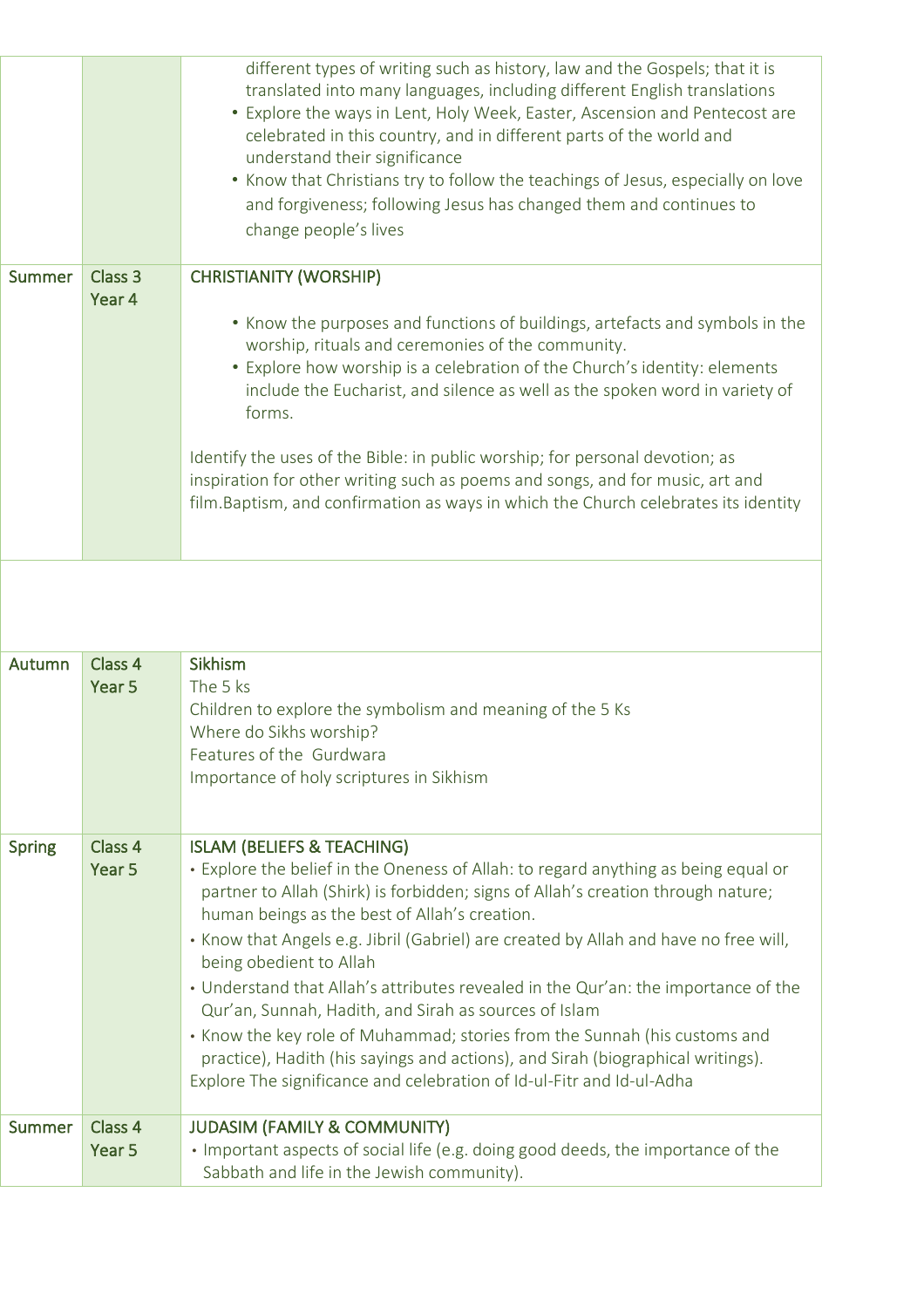|  | • The importance of home and family life: details of the Shabbat meals and family<br>activities; the use of blessings and the value of expressing gratitude; food laws<br>(Kashrut).                                        |
|--|-----------------------------------------------------------------------------------------------------------------------------------------------------------------------------------------------------------------------------|
|  | . Life rituals: marriage, funerals, mourning and remembrance. Bar/Bat Mitzvah -<br>significance within the Jewish family.                                                                                                   |
|  | • What Jewish values tell us with regard to fairness.                                                                                                                                                                       |
|  | • How Jews respond to environmental issues. The special importance of Israel for<br>Jews.                                                                                                                                   |
|  | • The synagogue – its main features and components, ant its functions as a<br>community centre and place of study as well as a place of corporate worship; the<br>significance of the mezuzah, tefillin, tallit and kippah. |
|  | • Identifying the Synagogues used by Jewish people in London• The calendar and<br>the origins of these festivals: Pesach, Hannukah and Sukkot.                                                                              |
|  | The symbolic value of: the Menorah; the fringes on the tallit (tzizit) and the Star of<br>David (Magen David).                                                                                                              |
|  |                                                                                                                                                                                                                             |

| Autumn        | Class <sub>5</sub> | <b>CHRISTIANITY (TEACHING &amp; AUTHORITY)</b>                                                                                                             |
|---------------|--------------------|------------------------------------------------------------------------------------------------------------------------------------------------------------|
|               | Yrs <sub>6</sub>   | Know human beings are believed to be made in the image and likeness of God,                                                                                |
|               |                    | to have become sinful and yet to be capable of redemption.                                                                                                 |
|               |                    | Explore where the values are drawn from: the two greatest commandments,                                                                                    |
|               |                    | the Ten Commandments, and the Sermon on the Mount; they include:                                                                                           |
|               |                    | courage, forgiveness, peace, selfsacrifice, commitment, love and justice;                                                                                  |
|               |                    | Christian beliefs about marriage and about death.                                                                                                          |
|               |                    | The life and teachings of Jesus as told in the Gospels: his birth and its meaning;                                                                         |
|               |                    | baptism and temptations; disciples, friends and followers; teaching about the                                                                              |
|               |                    | Kingdom of God in parables and miracles; the Beatitudes and the two greatest                                                                               |
|               |                    | commandments; Holy Week and the Passion Narratives and the Resurrection.                                                                                   |
|               |                    | Understand how these are closely connected and linked to the beliefs and<br>teachings today.                                                               |
|               |                    |                                                                                                                                                            |
|               |                    | Christian Festival of Christmas                                                                                                                            |
|               |                    | The story of the nativity                                                                                                                                  |
|               |                    |                                                                                                                                                            |
|               |                    |                                                                                                                                                            |
| <b>Spring</b> | Class <sub>5</sub> | <b>INSPIRATIONAL PEOPLE)</b>                                                                                                                               |
|               | Yrs <sub>6</sub>   | • Explore some stories about famous Christians who set an example for others to<br>follow e.g. saints and others who live(d) a life of service; martyrdom. |
|               |                    | • Identify some key figures in the history of the Church, especially with reference<br>to Christianity coming to and developing in Great Britain.          |
|               |                    | • Seek answers to questions about how significant figures in religions and beliefs                                                                         |
|               |                    | (e.g founders, inspiring leaders) have demonstrated their beliefs and values                                                                               |
|               |                    | • Know that God is understood by Christians as a Trinity of Father, Son and Holy                                                                           |
|               |                    | Spirit, ways of understanding God rest upon important foundations which are                                                                                |
|               |                    | revealed and confirmed through scripture, the teaching of the Church, human                                                                                |
|               |                    | experience, human experience, and the natural world.                                                                                                       |
|               |                    | Understand that Jesus is believed to be the Son of God, and Saviour of humanity;                                                                           |
|               |                    | his life provides help in understanding God                                                                                                                |
|               |                    |                                                                                                                                                            |